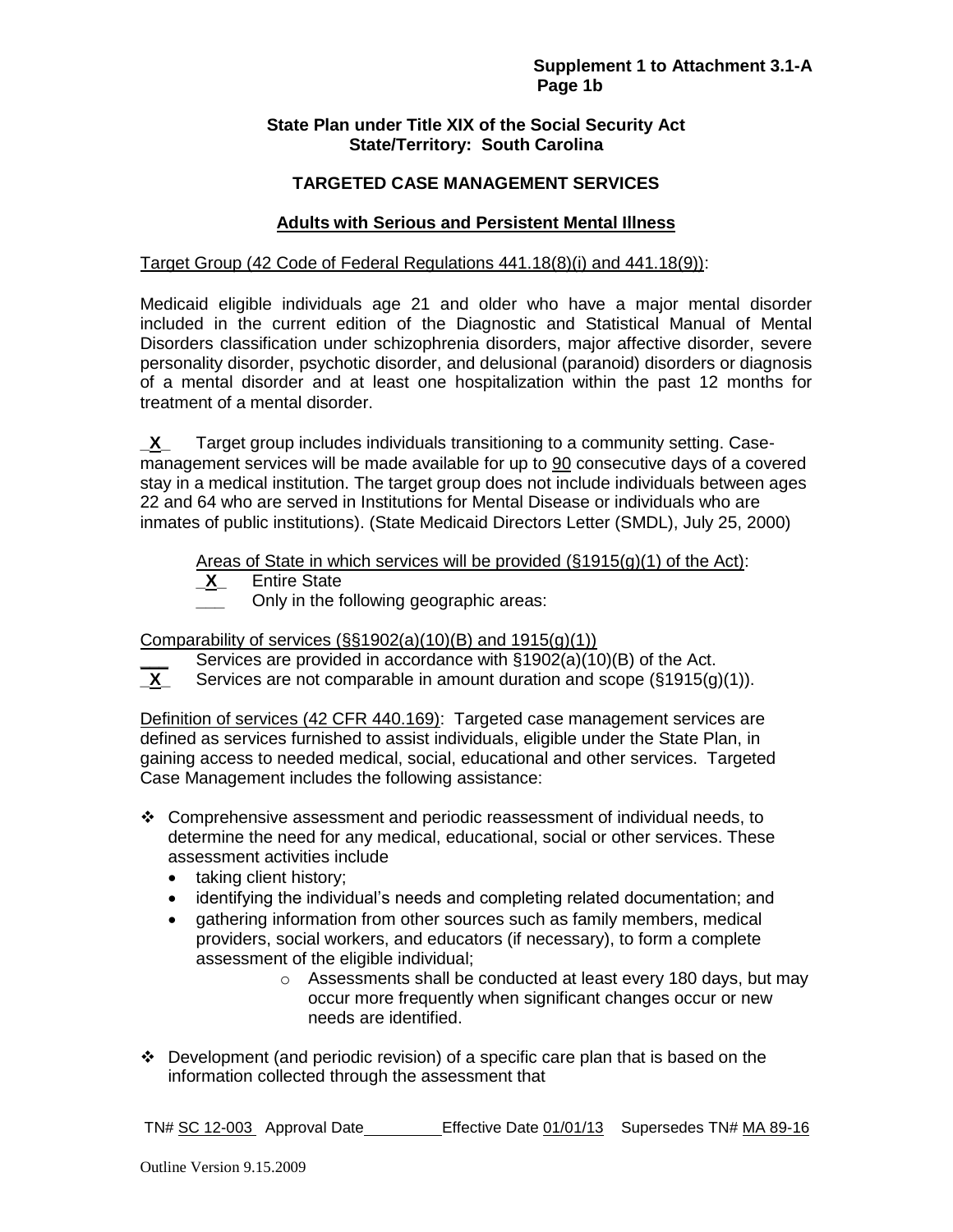## **State Plan under Title XIX of the Social Security Act State/Territory: South Carolina**

# **TARGETED CASE MANAGEMENT SERVICES**

## **Adults with Serious and Persistent Mental Illness**

- specifies the goals and actions to address the medical, social, educational, and other services needed by the individual;
- includes activities such as ensuring the active participation of the eligible individual, and working with the individual (or the individual's authorized health care decision maker) and others to develop those goals; and
- identifies a course of action to respond to the assessed needs of the eligible individual;
- Referral and related activities (such as scheduling appointments for the individual) to help the eligible individual obtain needed services including
	- activities that help link the individual with medical, social, educational providers, or other programs and services that are capable of providing needed services to address identified needs and achieve goals specified in the care plan; and
- ❖ Monitoring and follow-up activities:
	- activities and contacts that are necessary to ensure the care plan is implemented and adequately addresses the eligible individual's needs, and which may be with the individual, family members, service providers, or other entities or individuals and conducted as frequently as necessary, and including at least one annual monitoring, to determine whether the following conditions are met:
		- $\circ$  services are being furnished in accordance with the individual's care plan;
		- o services in the care plan are adequate; and
		- $\circ$  changes in the needs or status of the individual are reflected in the care plan. Monitoring and follow-up activities include making necessary adjustments in the care plan and service arrangements with providers. The following monitoring requirements must be performed and documented in the record as follows:
			- Face-to-Face with the eligible individual at least once every 180 days to ensure appropriateness of continued services.; and at least one visit in the individual's natural environment to ensure appropriateness of services; and
			- Face-to-face or telephone contact with eligible individual, family member, authorized representative, or provider at least every sixty (60) days to ensure appropriateness, utilization and continued need for services.

**X** Case management includes contacts with non-eligible individuals that are directly related to identifying the eligible individual's needs and care, for the purposes of helping the eligible individual access services; identifying needs and supports to assist the eligible individual in obtaining services; providing case managers with useful feedback, and alerting case managers to changes in the eligible individual's needs. (42 CFR 440.169(e))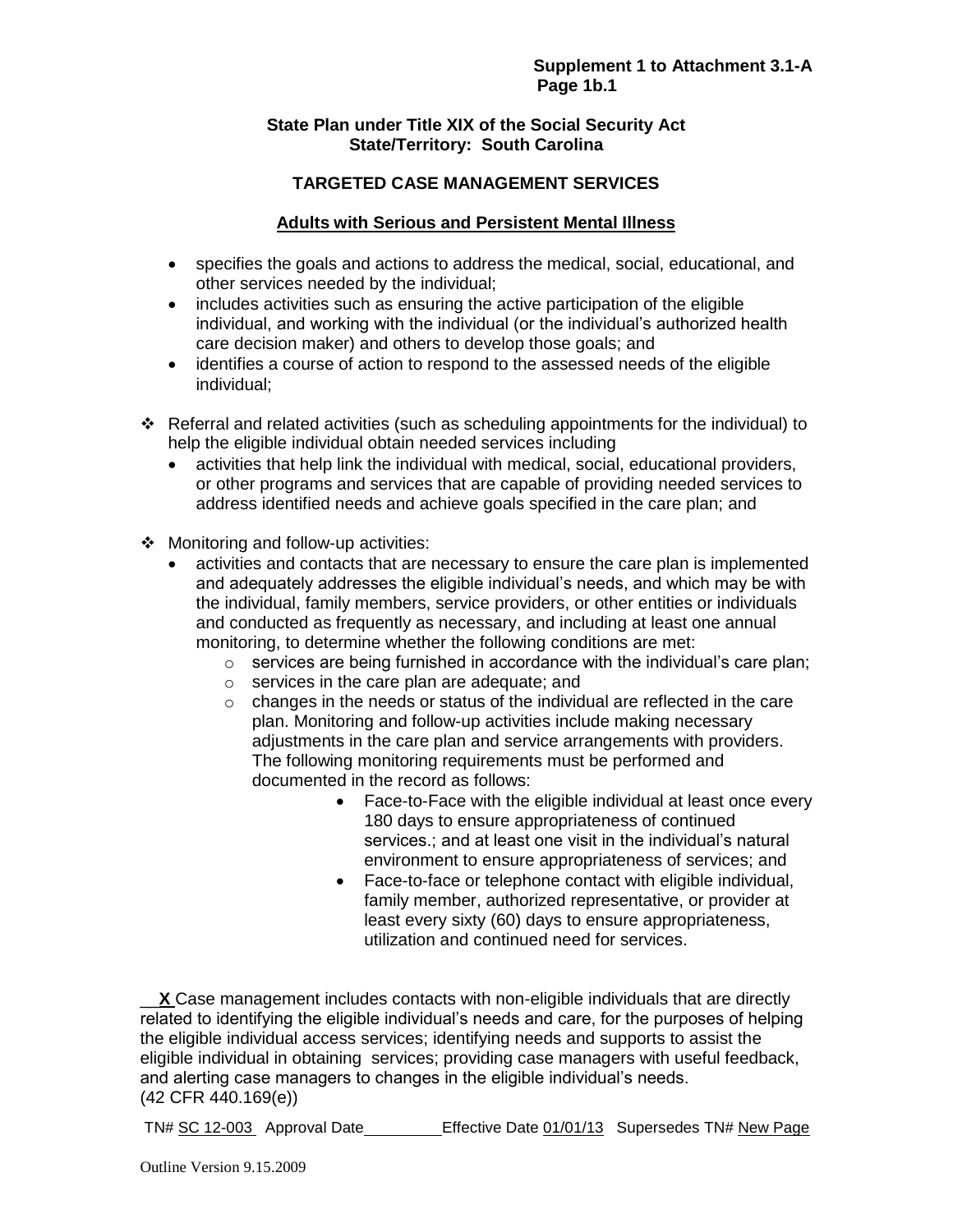### **State Plan under Title XIX of the Social Security Act State/Territory: South Carolina**

# **TARGETED CASE MANAGEMENT SERVICES**

## **Adults with Serious and Persistent Mental Illness**

Qualifications of providers (42 CFR 441.18(a)(8)(v) and 42 CFR 441.18(b)): TCM Provider Qualifications

The provider agency/entity must have:

- An established system to coordinate services for Medicaid eligible individuals who may be covered under another program which offers components of case management or coordination similar to TCM (i.e., Managed Care, Child Welfare Services, as well as State waiver programs.);
- Demonstrated programmatic and administrative experience in providing comprehensive case management services and the ability and capability to differentiate Targeted Case Management services to be provided to the target group;
- Staff with case management qualifications; and
- Established referral systems, demonstrated linkages, and referral ability with essential social and health service agencies;
- A minimum of three years providing comprehensive case management services to the target group;
- Demonstrated administrative capacity to ensure quality services in accordance with state and federal requirements;
- Complied with all State licensing and practice requirements; under Title 40 of the S.C. Code of Laws, that apply to the service;
- Demonstrated financial management capacity and system that provides documentation of services and costs in accordance with OMB A-87 principles;
- Established system to document and maintain individual case records in accordance with state and federal requirements;
- Demonstrated ability to meet state and federal requirements for documentation, billing and audits;
- Demonstrated ability to evaluate the effectiveness, accessibility, and quality of TCM services on a community-wide basis; and,
- Been recognized as a business or non-profit in good standing by local municipality or the State of South Carolina; and
- Must secure and store all records in-state or within 25 miles of the South Carolina Border.

The Targeted Case Manager Supervisor Qualifications:

- Possess a Bachelor's degree in health or human Services from an accredited college or university and have two years of supervisory experience and two years of case management experience; and
- Be employed by the TCM Provider and not be on any State's or the Office of the Inspector General's Medicaid Exclusion List; and
- Be familiar with the resources for the service community.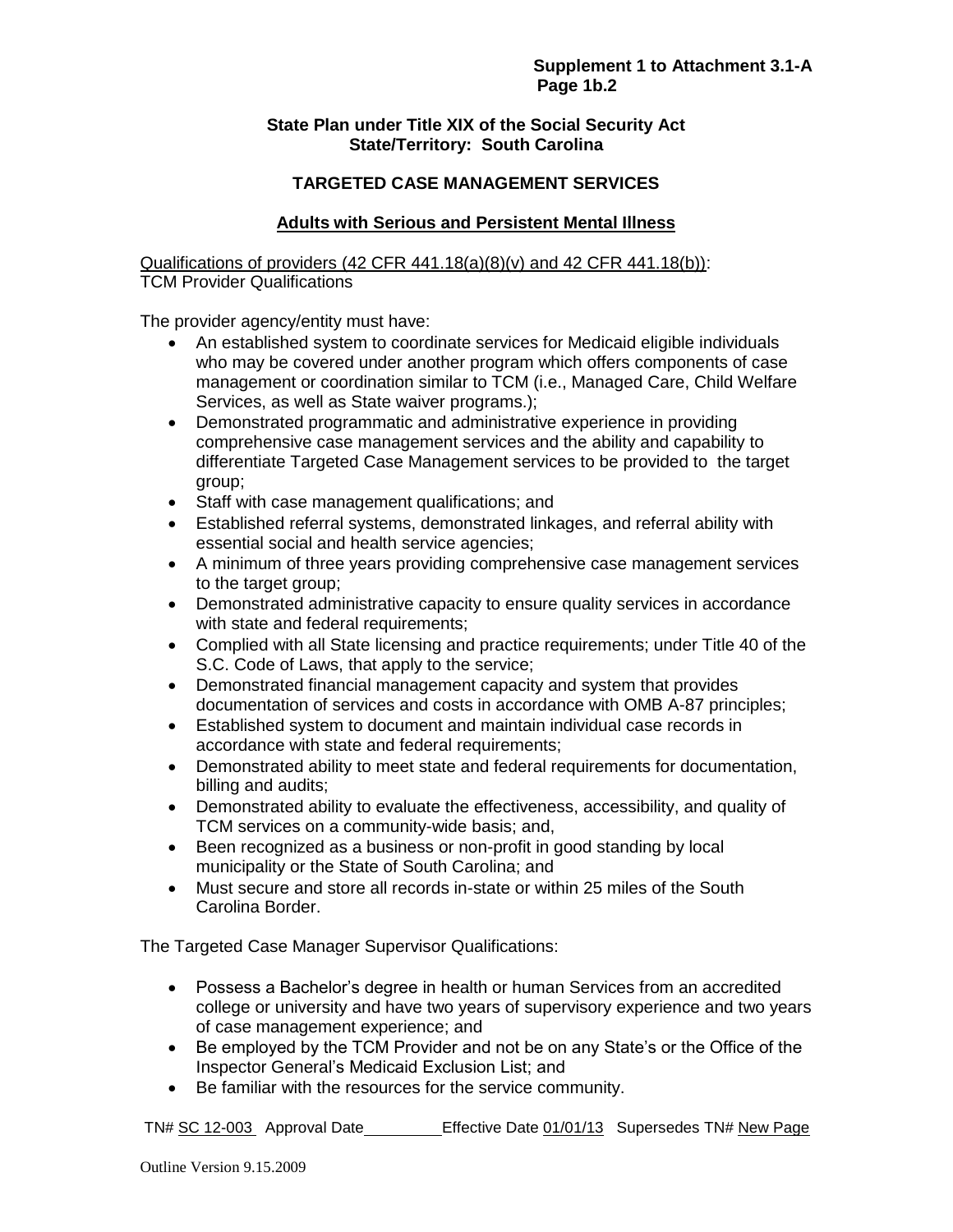## **State Plan under Title XIX of the Social Security Act State/Territory: South Carolina**

# **TARGETED CASE MANAGEMENT SERVICES**

## **Adults with Serious and Persistent Mental Illness**

The Targeted Case Manager must at a minimum:

- 1. Be employed by the TCM enrolled provider and not be on any State's or the Office of the Inspector General's Medicaid Exclusion List;
- 2. Possess baccalaureate or graduate degree from an accredited college or university in a health or human services field that promotes the physical, psychosocial, and/or vocational well-being of the individual being served and documentation of at least one year of experience working with the target population. The degree must be from an institution that is accredited by a nationally recognized educational accrediting body;
- 3. Have the ability to access multi-disciplinary staff when needed;
- 4. Have documented experience, skills, or training in:
	- a. Crisis Intervention;
	- b. Effective Communication; and,
	- c. Cultural diversity and competency.
- 5. Possess knowledge of community resources; and,
- 6. Possess a working knowledge of families and/or systems theory.

#### Freedom of choice (42 CFR 441.18(a)(1):

The State assures that the provision of case management services will not restrict an individual's free choice of providers in violation of section 1902(a)(23) of the Act.

- 1. Eligible individuals will have free choice of any qualified Medicaid provider within the specified geographic area identified in this plan.
- 2. Eligible individuals will have free choice of any qualified Medicaid providers of other medical care under the plan.

#### Freedom of Choice Exception  $(\S1915(q)(1)$  and 42 CFR 441.18(b)):

**\_\_\_\_** Target group consists of eligible individuals with developmental disabilities or with chronic mental illness. Providers are limited to qualified Medicaid providers of case management services capable of ensuring that individuals with developmental disabilities or with chronic mental illness receive needed services:

#### Access to Services (42 CFR 441.18(a)(2), 42 CFR 441.18(a)(3), 42 CFR 441.18(a)(6): The State assures the following:

- Case management (including targeted case management) services will not be used to restrict an individual's access to other services under the plan.
- Individuals will not be compelled to receive case management services, condition receipt of case management (or targeted case management) services on the receipt of other Medicaid services, or condition receipt of other Medicaid services on receipt of case management (or targeted case management) services; and
- Providers of case management services do not exercise the agency's authority to authorize or deny the provision of other services under the plan.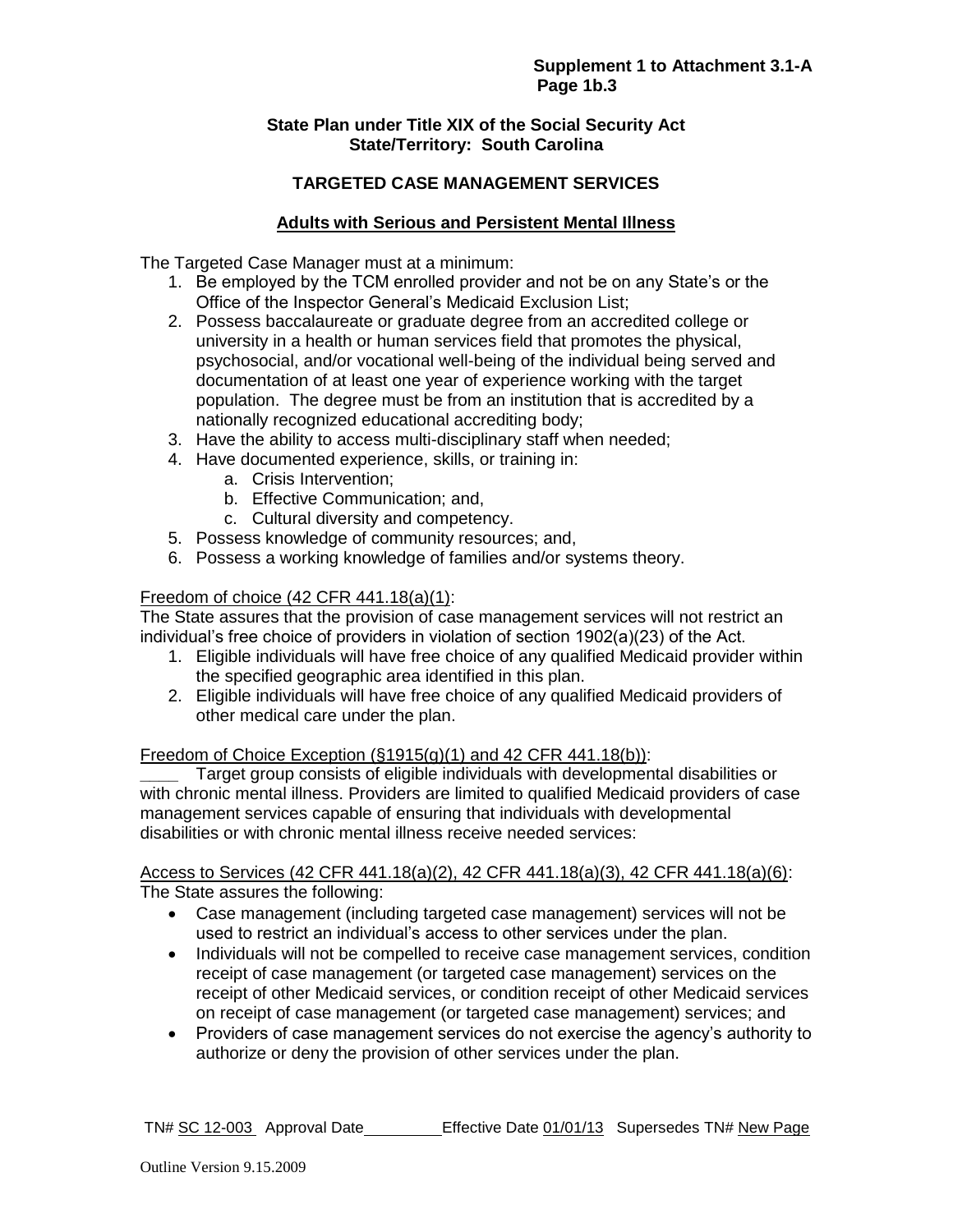### **State Plan under Title XIX of the Social Security Act State/Territory: South Carolina**

## **TARGETED CASE MANAGEMENT SERVICES**

## **Adults with Serious and Persistent Mental Illness**

#### Payment (42 CFR 441.18(a)(4)):

Payment for case management or targeted case management services under the plan does not duplicate payments made to public agencies or private entities under other program authorities for this same purpose**.** 

## Case Records (42 CFR 441.18(a)(7)):

Providers maintain case records that document for all individuals receiving case management as follows: (i)The name of the individual; (ii) The dates of the case management services; (iii)The name of the provider agency (if relevant) and the person providing the case management service; (iv) The nature, content, units of the case management services received and whether goals specified in the care plan have been achieved; (v) Whether the individual has declined services in the care plan; (vi) The need for, and occurrences of, coordination with other case managers; (vii) A timeline for obtaining needed services; (viii) A timeline for reevaluation of the plan.

#### Limitations:

Case management does not include, and Federal Financial Participation (FFP) is not available in expenditures for, services defined in §440.169 when the case management activities are an integral and inseparable component of another covered Medicaid service (State Medicaid Manual (SMM) 4302.F).

Case management does not include, and Federal Financial Participation (FFP) is not available in expenditures for, services defined in §440.169 when the case management activities constitute the direct delivery of underlying medical, educational, social, or other services to which an eligible individual has been referred, including for foster care programs, services such as, but not limited to, the following: research gathering and completion of documentation required by the foster care program; assessing adoption placements; recruiting or interviewing potential foster care parents; serving legal papers; home investigations; providing transportation; administering foster care subsidies; making placement arrangements. (42 CFR 441.18(c))

FFP only is available for case management services or targeted case management services if there are no other third parties liable to pay for such services, including as reimbursement under a medical, social, educational, or other program except for case management that is included in an individualized education program or individualized family service plan consistent with §1903(c) of the Act. (§§1902(a)(25) and 1905(c))

Case management does not include:

- Activities to clients participating in any waiver program that includes case management services (unless prior authorized);
- Program activities of the agency itself that do not meet the definition of TCM;
- Diagnostic and/or treatment services;
- Restricting or limiting access to services, such as through prior authorization;